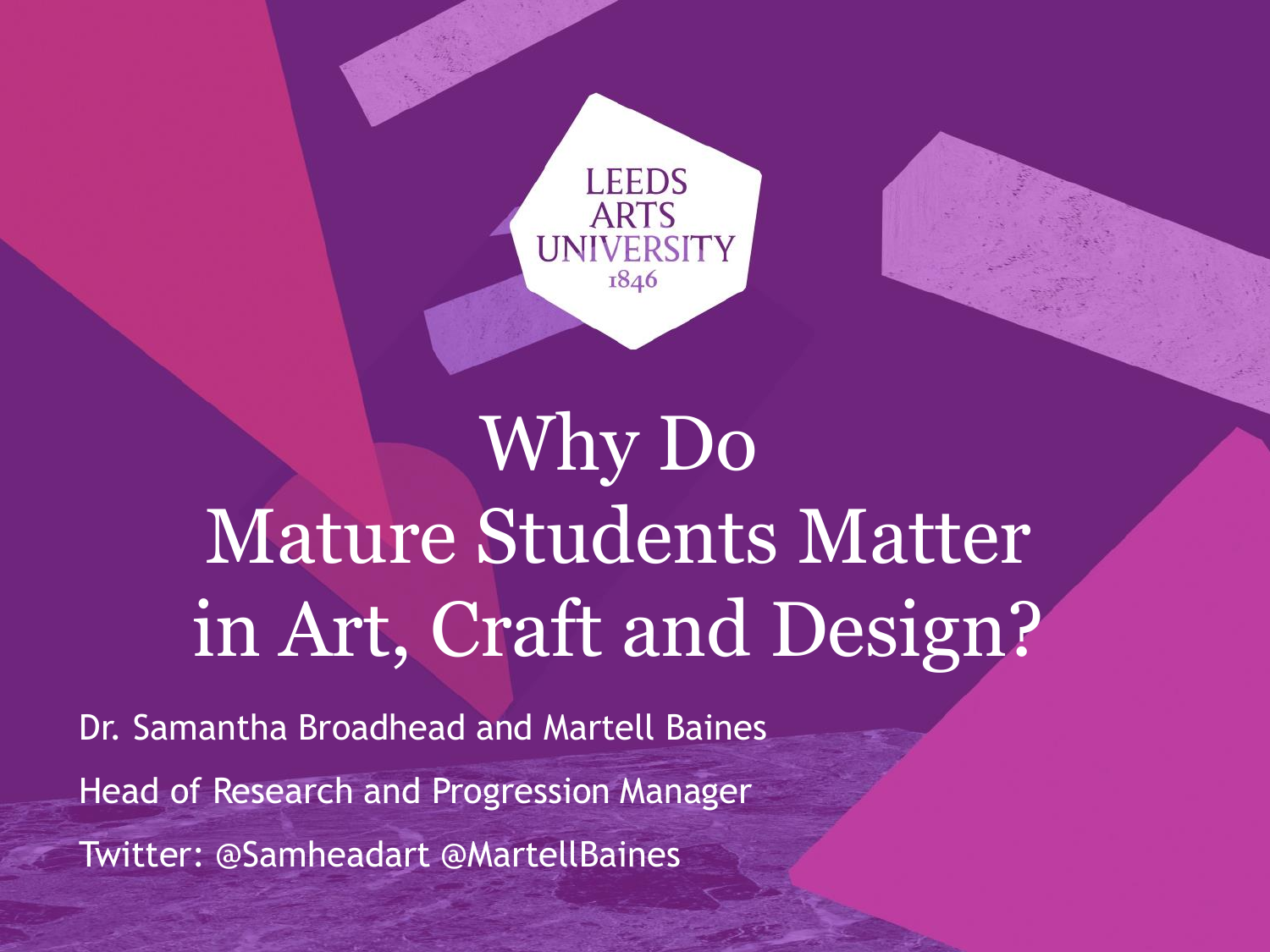### Why do mature students study Art, Craft and Design HE later in life?

*(Broadhead and Gregson 2018; Broadhead 2017, Broadhead 2019)*

Family expectations

Perceived precariousness of creative careers

Unable to imagine possible future self as artist, designer or craftsperson

Growing frustration and regret at not following aspiration to work in the arts

Being strategic in gaining creative knowledge and skills

Role models for family

Gaining a portfolio of different skills, qualifications, informal and formal learning, at different levels



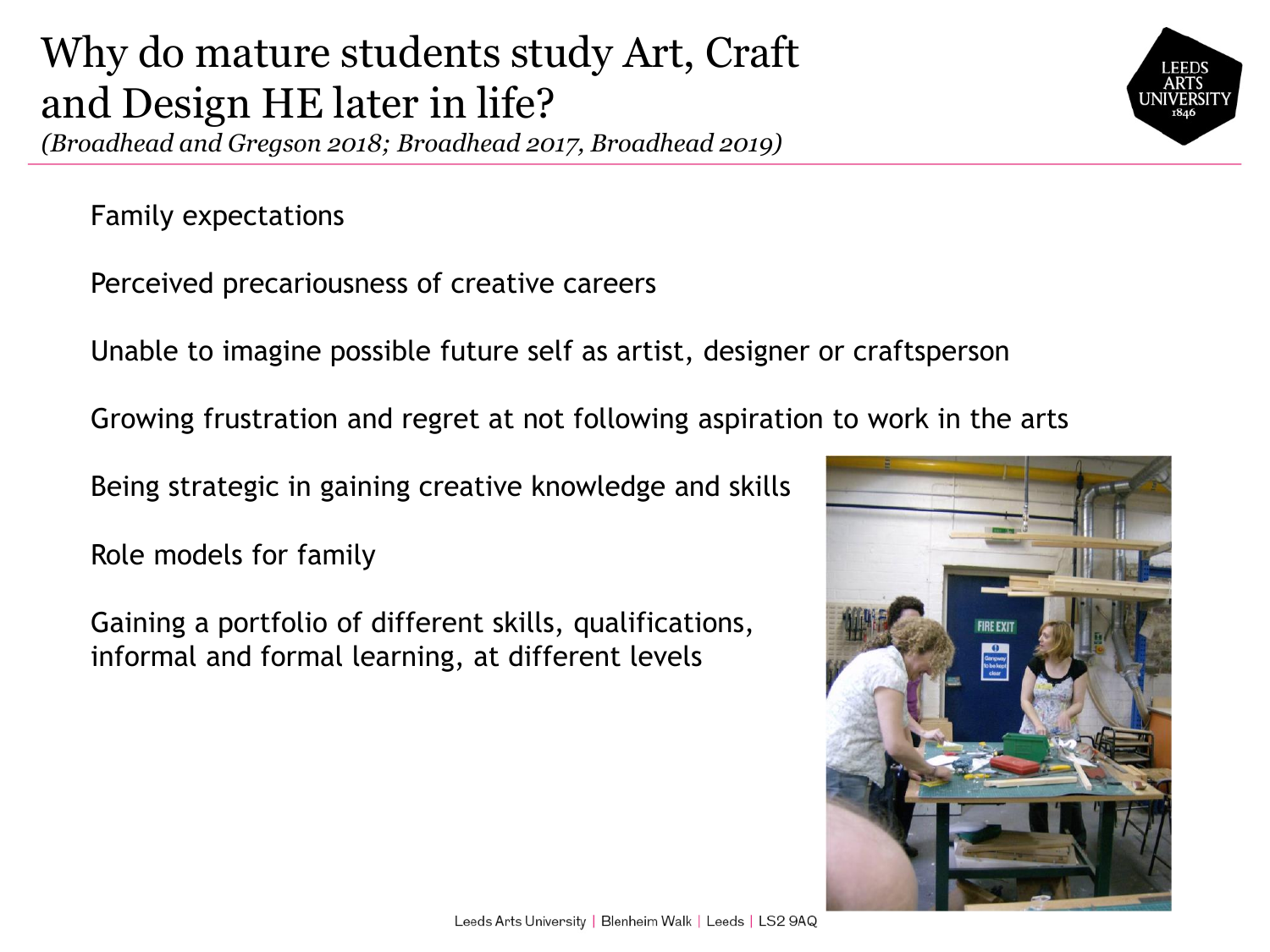Diminishing numbers of mature students in higher education

Lack of part-time opportunities to study art, craft and design in post-compulsory education

National Student Survey numbers suggest that mature students are less satisfied with their HE experience

Marginal group within the student population

Different cultural references, expectations and social capital

Addressed in ways not appropriate for adults

Factors contribute to a sense of not belonging

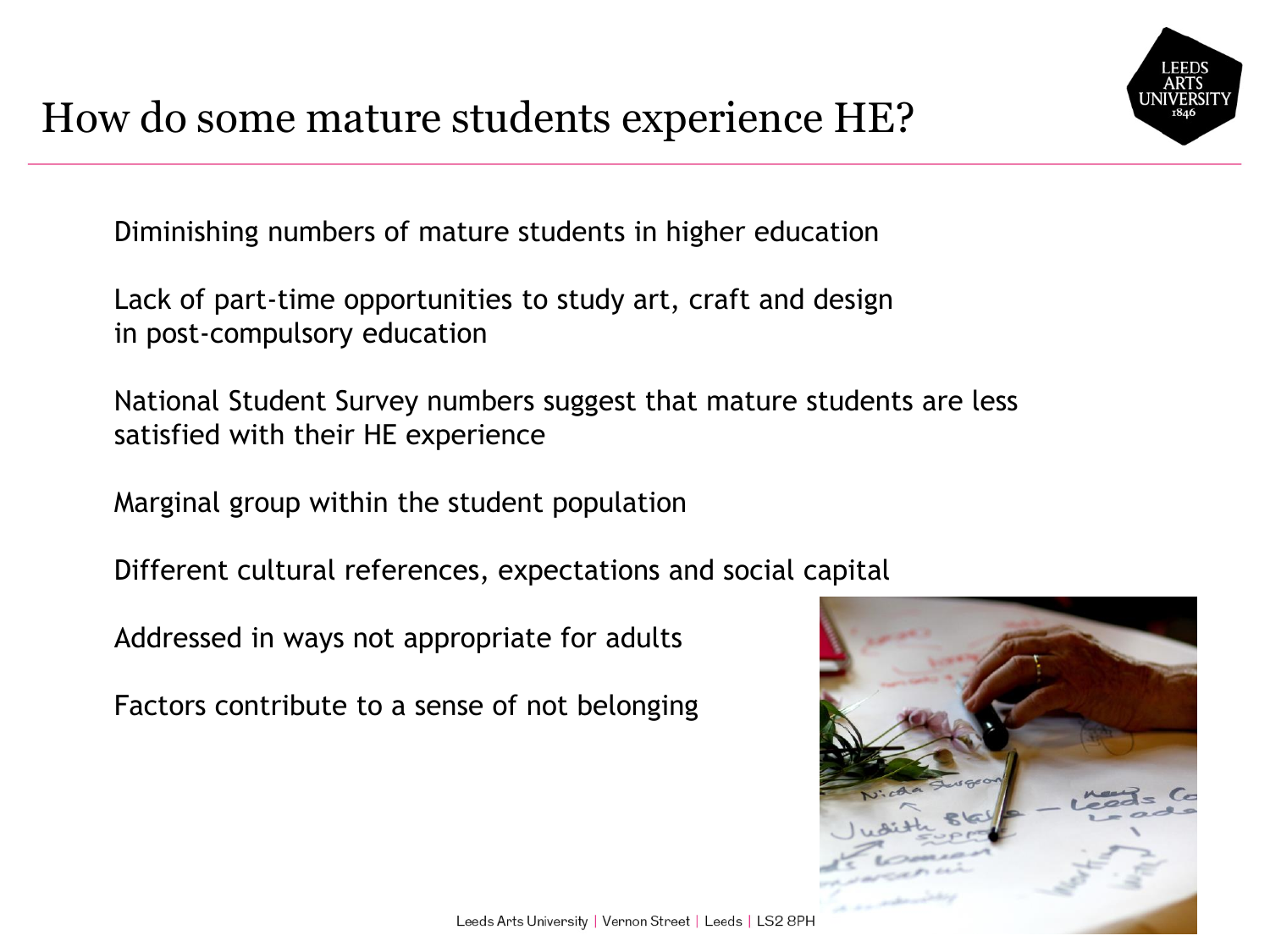#### Inclusive pedagogies and student support mechanisms



Promoting and valuing intergenerational learning

Drawing upon students' wisdom and experience

Questioning and debate as positive not a threat to lecturer's role

Cross-institutional strategies to support the students life cycle

The mature student's network



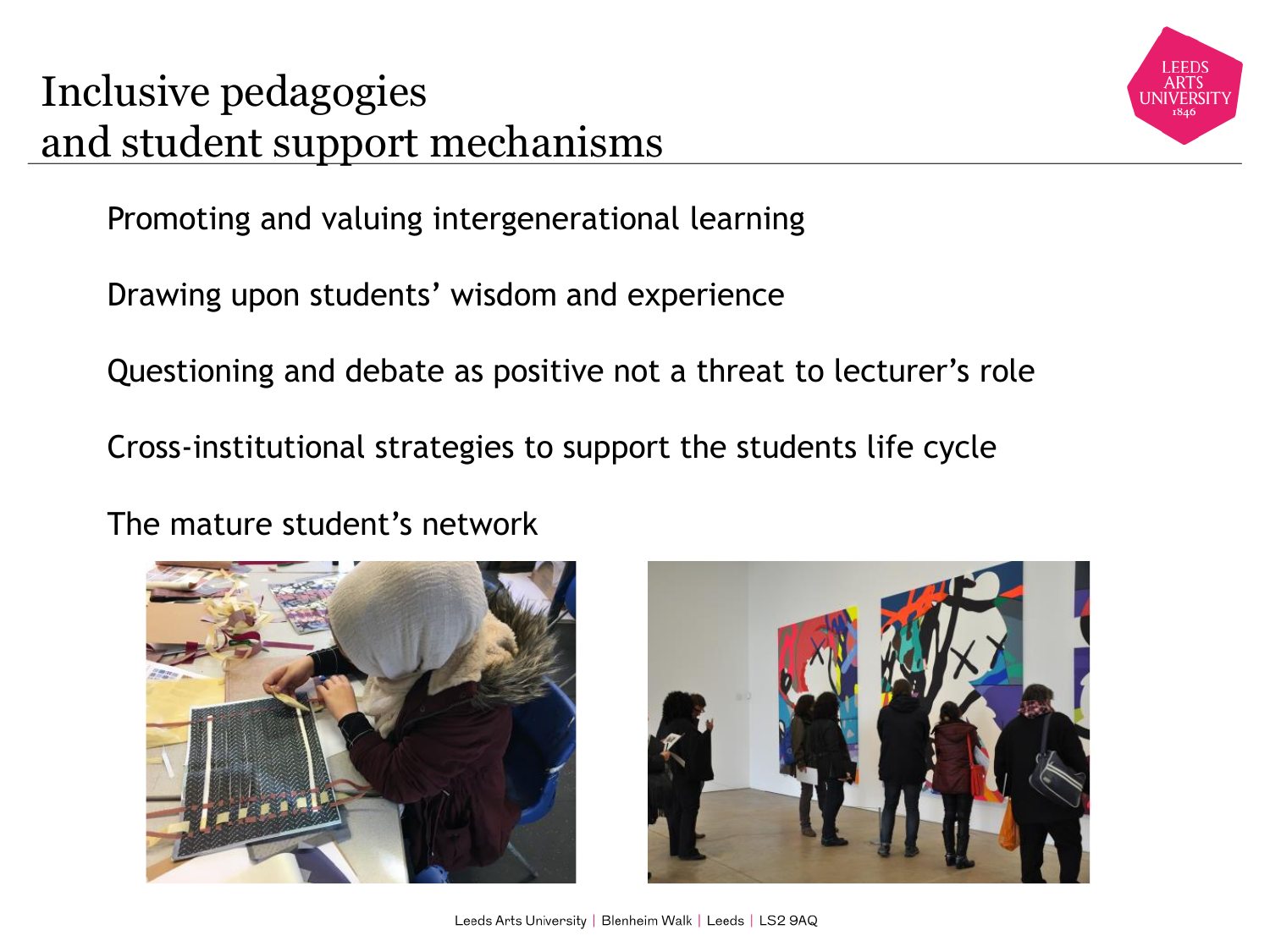Celebrating strengths and capacities in and out of education



Organisational skills, resilience, resolve, wisdom, 'phronesis', strategic and being open to opportunities

Intergenerational friendships in the studio in and out of education

Mature students leading collectives, exhibiting groups, services for local communities

Giving back to the local arts communities

Examples: Jake from 'Ilkley Art School' and Connie from 'The Arts Collective'

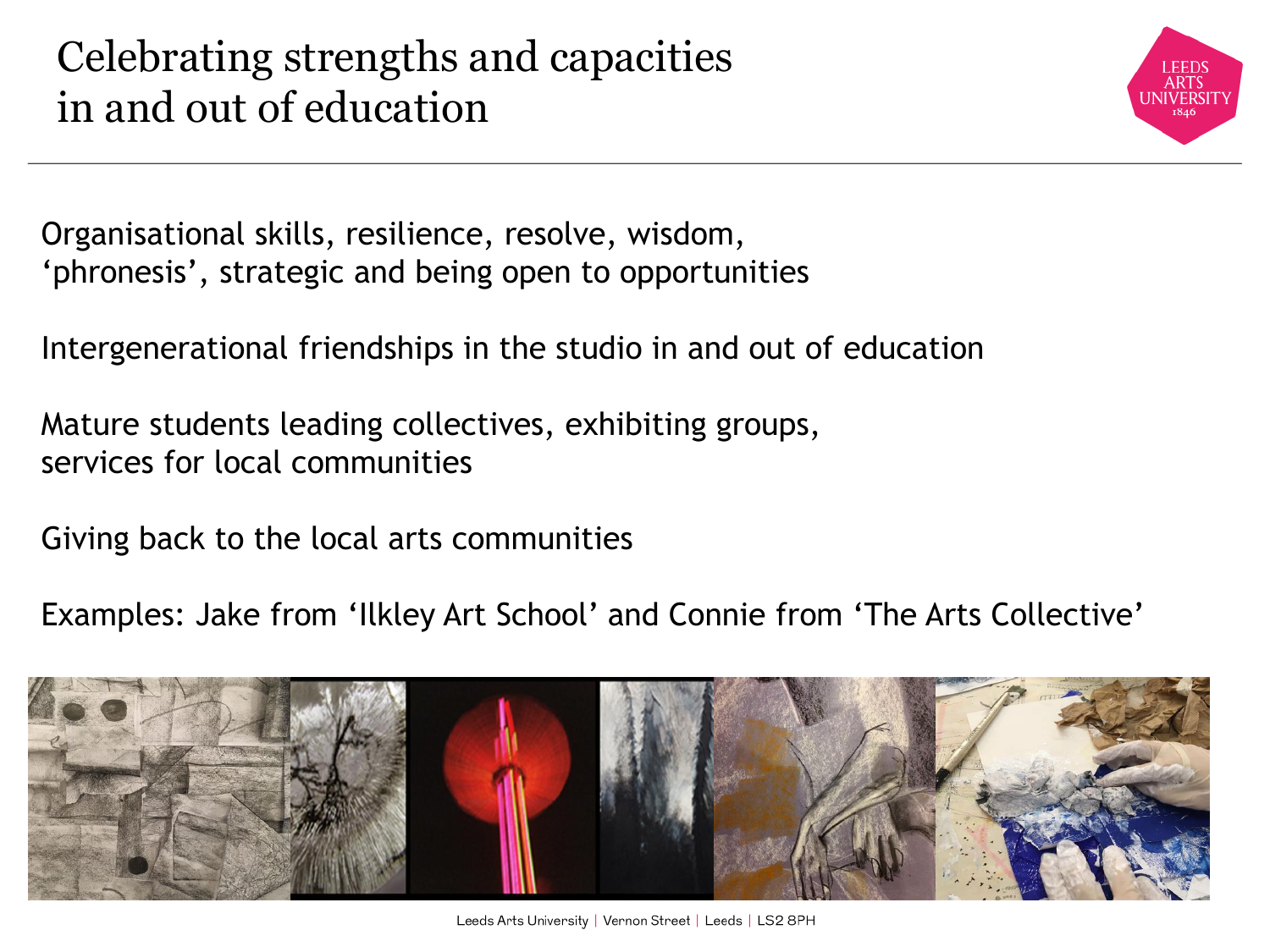#### Why Do Mature Students matter in Art, Craft and Design?

All students matter

Enrich the learning experience for everyone

Effective Intergenerational learning

Contribution to increasing social mobility

Engaging with a large sphere of influence (families and communities)



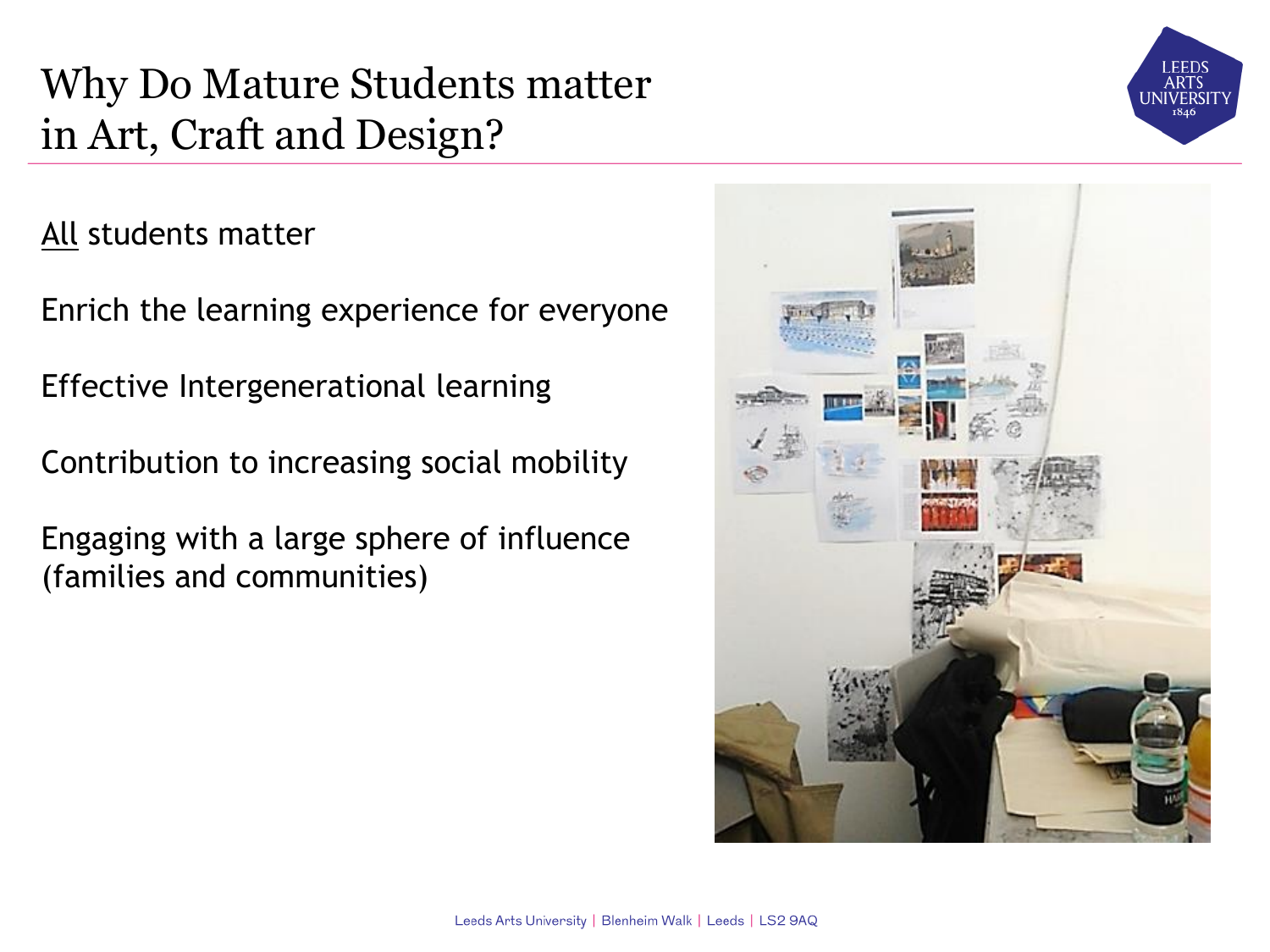



Dr Sam Broadhead, Head of Research, SHEA **Leeds Arts University** 

February 2018